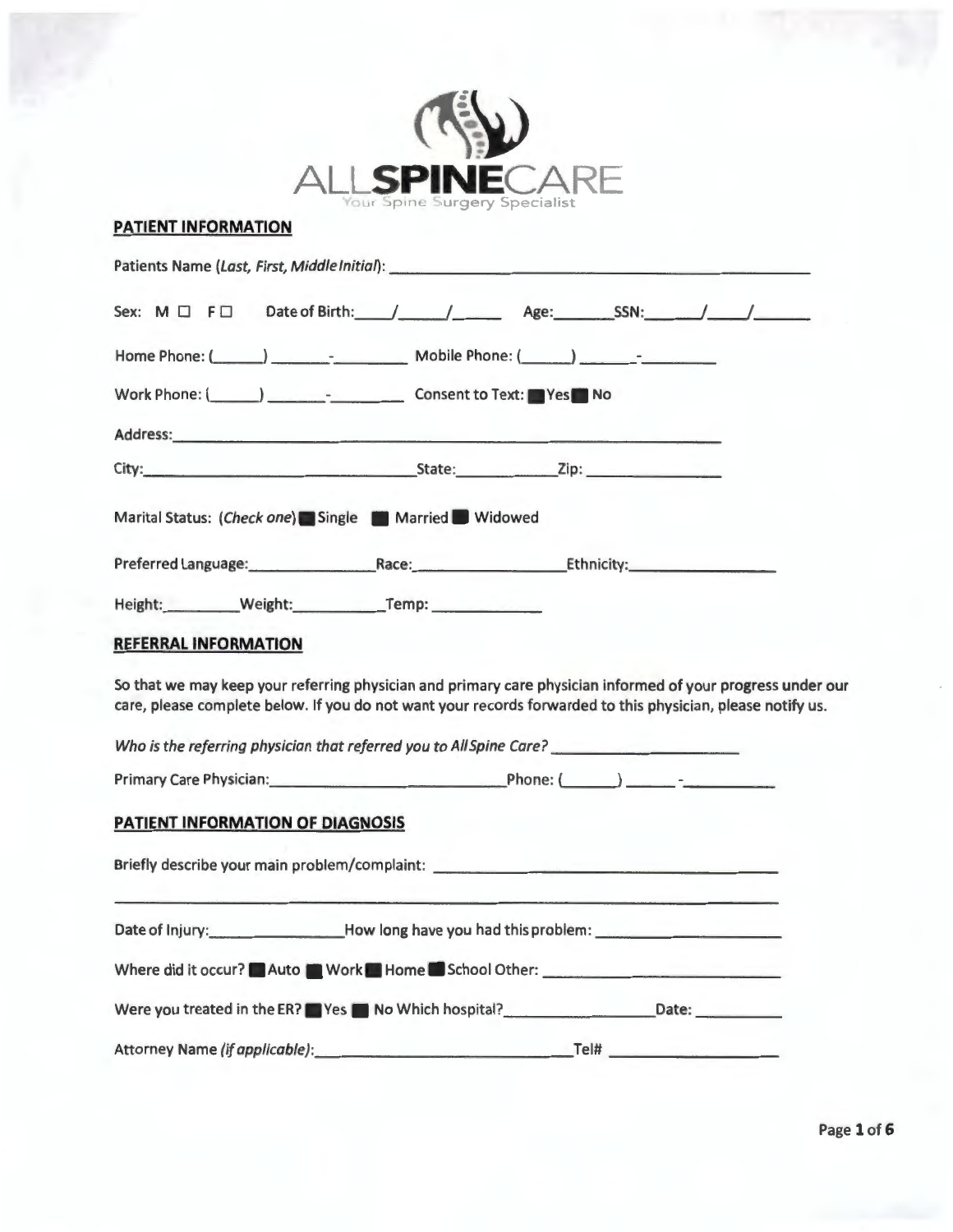Using the symbols below, please draw the location of your symptoms on the diagram and rank your pain level from a 1 to 10.



If you have BACK PAIN, what percentage of your pain is \_\_\_\_\_\_\_ % Back and \_\_\_\_\_\_ % Leg (Total 100%)

Mark an X on the line indicating the usual Degree of the Pain (0 meaning No Pain, 10 meaning Worst pain) 0 \_\_ 1 \_\_ 2 \_\_ 3 \_\_ 4 \_\_ 5 \_\_ 6 \_\_ 7 \_\_ 8 \_\_ 9 \_\_ 10

What position/activity makes the pain worse/better? Examples include: *bending, twisting, walking, laying down, sitting, standing, etc.*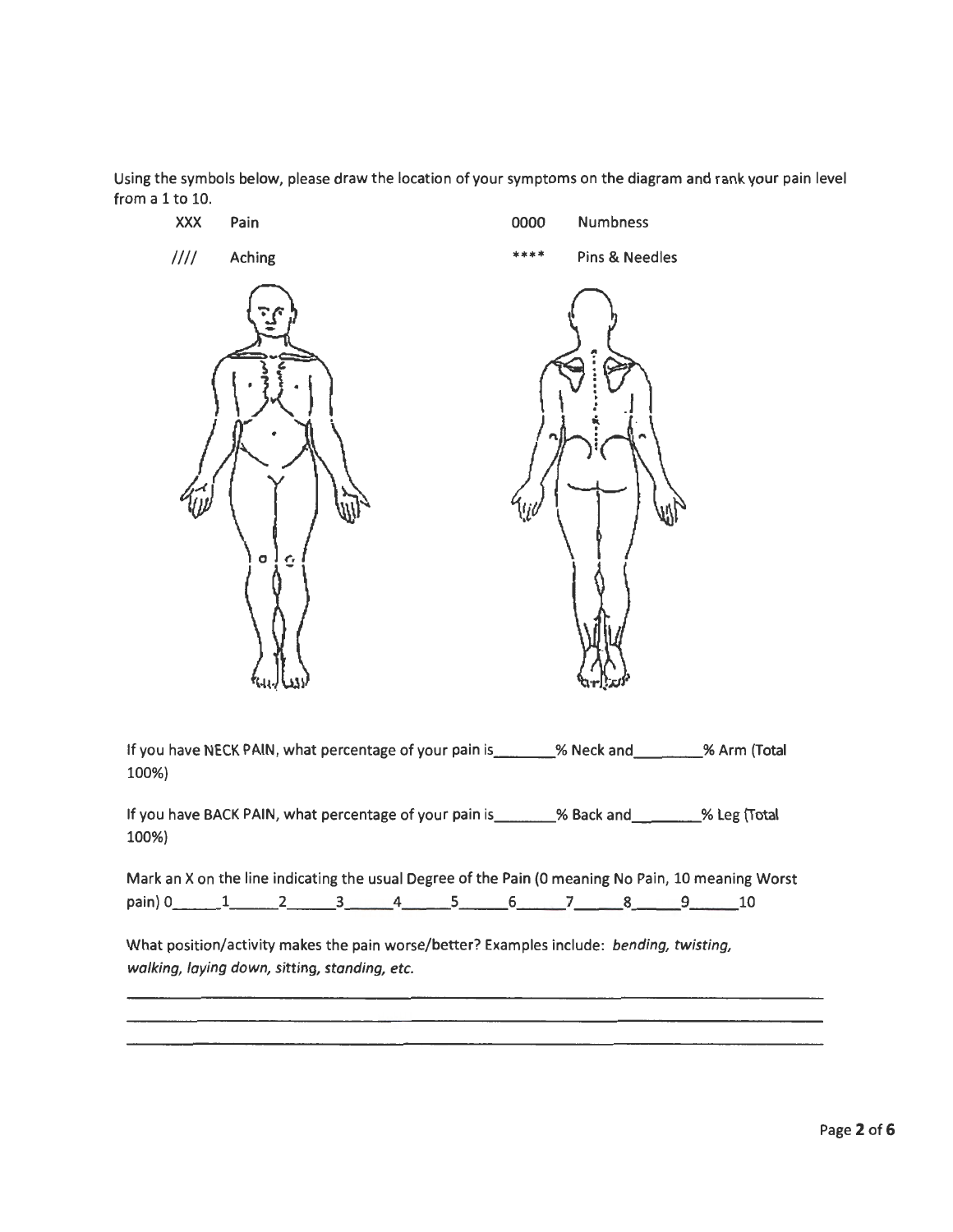How long can you STAND with no or minimal pain \_\_\_\_\_\_\_\_\_\_\_\_ minutes.

| WALKING DISTANCE with no or minimal pain: ___ 0-50ft ___ 50-200ft ___ 200-500ft ___ 500+ ft ___ 1/2 mile+ |  |  |  |
|-----------------------------------------------------------------------------------------------------------|--|--|--|
|                                                                                                           |  |  |  |

Do you need SUPPORT to help you walk? □ Yes □ No If yes, type of support? \_\_\_\_\_\_ \_

Do you wear a back or neck BRACE? □ Yes □ No If yes, type of brace? \_\_\_\_\_\_\_\_\_\_\_\_

Indicate which **DIAGNOSTIC TESTS** you have had in evaluation of your main complaint/problem **(include dates).**  Examples include: X-ray, MRI, bone scan, myelogram, etc.

Indicate which **TREATMENTS** you have had in evaluation of your main complaint/problem and if they were helpful: Physical therapy, Chiropractic care, Pain Management, Injections, etc.

#### **PRESCRIPTION HISTORY**

#### List **ALL CURRENT MEDICATIONS** below:

| <b>Name</b> | Dose (milligrams, grams) | <b>Frequency</b> | <b>Duration</b> |
|-------------|--------------------------|------------------|-----------------|
|             |                          |                  |                 |
|             |                          |                  |                 |
|             |                          |                  |                 |
|             |                          |                  |                 |
|             |                          |                  |                 |
|             |                          |                  |                 |
|             |                          |                  |                 |

| <b>Pharmacy Name/Location:</b> | Phone: |  |
|--------------------------------|--------|--|
|                                |        |  |

**list Any Known Drug Allergies w/reactions:** 

**Food or Metal Allergy: \_\_\_\_\_\_\_\_\_\_\_\_\_\_\_\_\_\_\_\_\_\_\_\_\_\_\_\_\_ \_**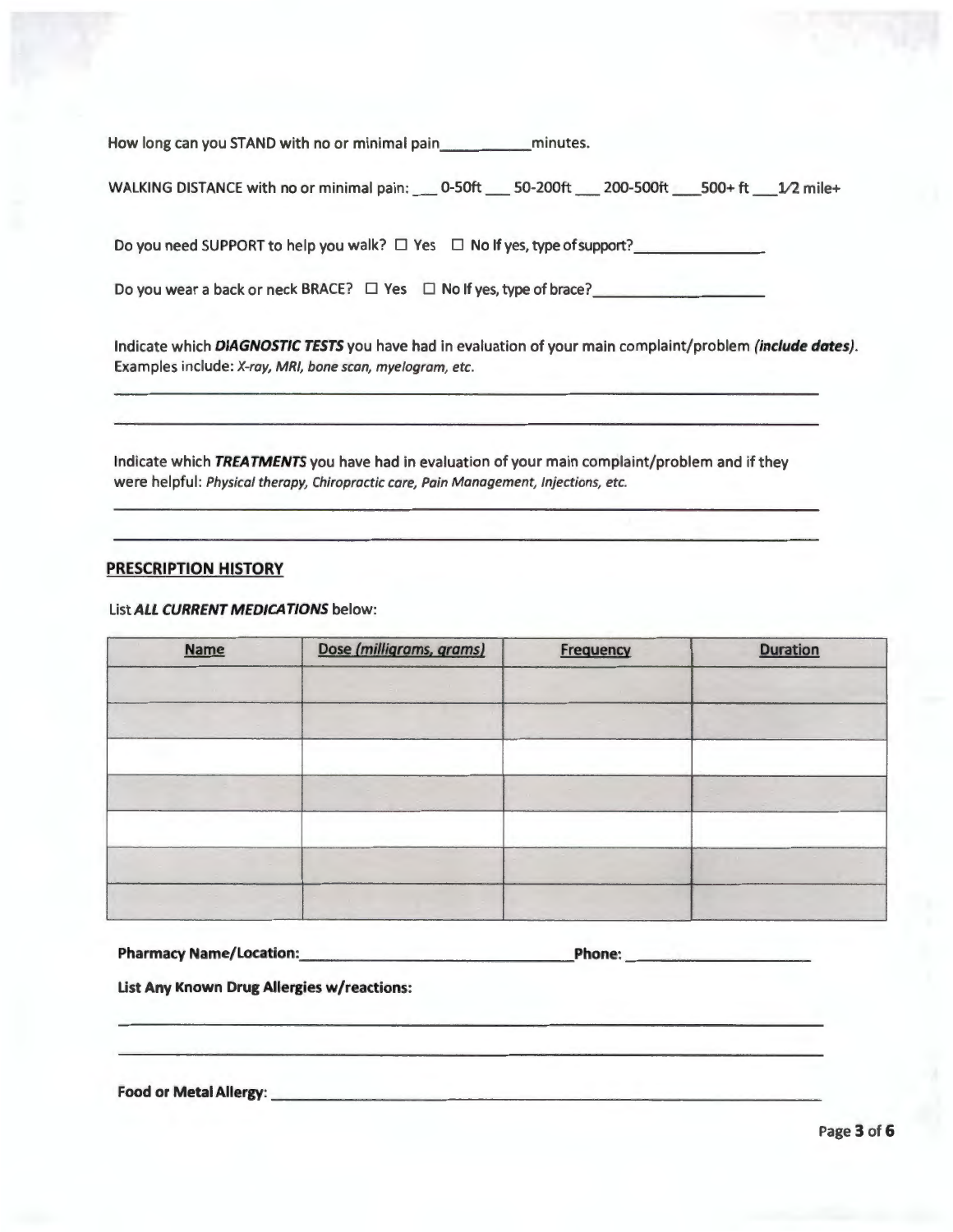# **FAMILY HISTORY**

Please list any illnesses, medical conditions or death of immediate family members:

| <b>SOCIAL HISTORY</b> |
|-----------------------|
|                       |

Do you currently use tobacco products? (includes vaping products)  $\Box$  Yes  $\Box$  No If yes, quantity: \_\_\_\_\_\_\_\_\_ \_

If past smoker, when did you quit? \_\_\_\_\_\_\_\_\_\_\_ What was past quantity? \_\_\_\_\_\_\_\_\_\_

Have you ever been treated for drug and/or alcohol abuse?  $\Box$  Yes  $\Box$  No

Highest Level of Education Received:

# **SURGICAL HISTORY**

List any **MAJOR EVENTS OR SURGERIES** you have had by type, date and outcome:

# **PAST MEDICAL HISTORY**

| <b>Bowel Disorders</b>        | Osteoporosis                |
|-------------------------------|-----------------------------|
| Cancer (Where)                | Pacemaker                   |
| Depression                    | Polio                       |
| Diabetes (I or II)            | <b>Psoriasis</b>            |
| <b>Heart Disease</b>          | Rheumatism                  |
| <b>High Blood</b><br>Pressure | <b>Seizures</b>             |
| <b>High Cholesterol</b>       | <b>Serious</b><br>Infection |
| <b>Kidney Disease</b>         | <b>Stroke</b>               |
| <b>Lung Disease</b>           | Thyroid                     |
| <b>Multiple Myeloma</b>       | <b>Ulcers</b>               |
| OTHER:                        |                             |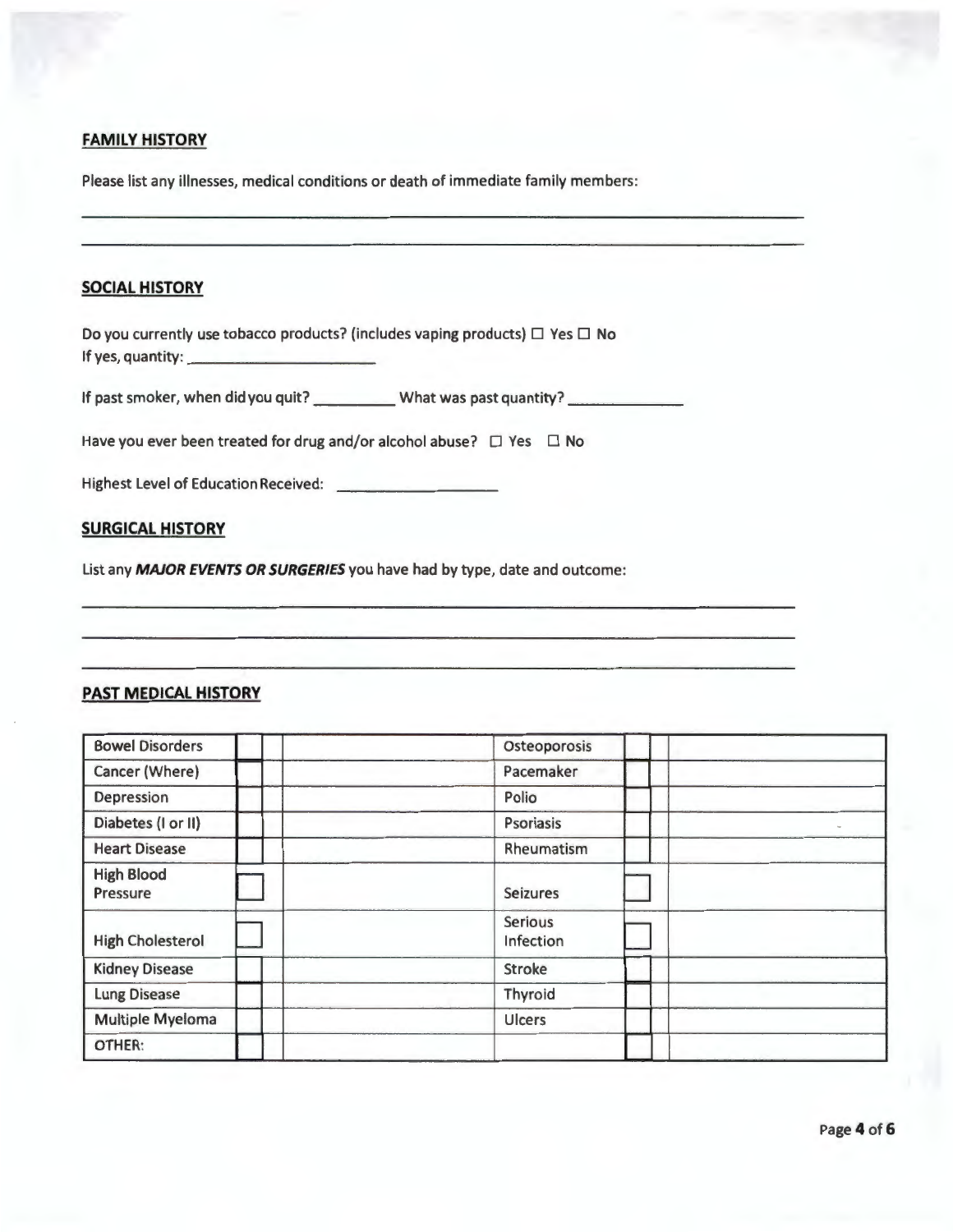# Review of Systems (ROS)

# (Please complete the form by checking the boxes that you have current concerns about.)

**Today's Date:** 

**Patient Name:** \_\_\_\_\_\_\_\_\_\_\_\_\_\_\_\_\_\_\_\_\_\_\_\_ \_ **DOB:** \_\_\_\_\_\_\_ \_

| Constitutional             | Fever<br>Significant weight change<br>$\Box$<br>Significant appetite change<br>$\Box$                                                                                                            | <b>Urology</b>                | Frequent urination<br>□<br>Urinary incontinence<br>□<br>Pain with urination<br>$\Box$<br><b>Blood in urine</b><br>О<br>Urinary urgency<br>□                                                 |
|----------------------------|--------------------------------------------------------------------------------------------------------------------------------------------------------------------------------------------------|-------------------------------|---------------------------------------------------------------------------------------------------------------------------------------------------------------------------------------------|
| Eye                        | D Vision problems<br>Eye irritation<br>O<br>Eye pain<br>$\Box$                                                                                                                                   | Musculoskeletal               | Joint pain<br>О<br>Joint swelling<br>0<br>Joint stiffness<br>$\Box$<br>Low back pain<br>O<br>Neck pain<br>$\Box$                                                                            |
| <b>ENT</b>                 | <b>Nosebleeds</b><br>Cold symptoms<br>□<br>Voice changes<br>$\Box$<br><b>Hearing problems</b><br>$\Box$                                                                                          | <b>Neurology</b>              | Chronic headache<br>Passing out<br>$\Box$<br>Confusion<br>$\Box$<br><b>Seizures</b><br>□<br><b>Dizziness</b><br>$\Box$                                                                      |
| Respiratory                | Chronic cough<br>$\Box$<br>Shortness of breath<br>$\Box$<br>Wheezing<br>$\Box$<br>□ Loud snoring /stop breathing<br>when sleeping                                                                | <b>Dermatology</b>            | D Rash<br>$\Box$ Worrisome moles<br>$\square$ Skin lesions                                                                                                                                  |
| Cardiovascular             | D Chest pain<br>Leg swelling<br>O<br>Palpitations (racing heart or<br>□<br>skipped beats)                                                                                                        | <b>Mental Health</b>          | Sadness<br>$\Box$<br><b>Feeling anxious</b><br><b>Chemical dependency</b><br>□<br>Do you feel unsafe?<br>$\Box$                                                                             |
| Gastroenterology           | Difficulty swallowing<br>O<br>Heartburn<br>□<br>Abdominal pain<br>□<br><b>Nausea</b><br>□<br>Diarrhea<br>□<br>Constipation<br>□<br><b>Blood in stools</b><br>□                                   | <b>Endocrinology</b>          | Feeling too cold or too hot<br>$\Box$<br>Frequently thirsty<br>□                                                                                                                            |
| <b>Male Reproductive</b>   | <b>D</b> Concern for Sexually<br><b>Transmitted Disease (STD)</b><br>Testicular lump/pain<br>□<br><b>D</b> Penile discharge or lump<br>Problems with sexual function<br>O                        | <b>Hematology - Oncology</b>  | Swollen glands<br>$\Box$<br>Easy bruising<br>$\Box$                                                                                                                                         |
| <b>Female Reproductive</b> | D Concern for Sexually<br><b>Transmitted Disease (STD)</b><br>Breast lumps, breast concerns<br>Abnormal vaginal discharge<br>O<br>Painful intercourse<br>$\Box$<br>Menstrual cycle concerns<br>0 | <b>Additional Information</b> | I have an Advance Directive<br>$\n  Yes\n$<br>$\neg$ No<br>I am an Organ Donor<br>$D$ No<br>$\n  Yes\n$<br>I am interested in discussing:<br>□ Advance Directive<br><b>D</b> Organ donation |